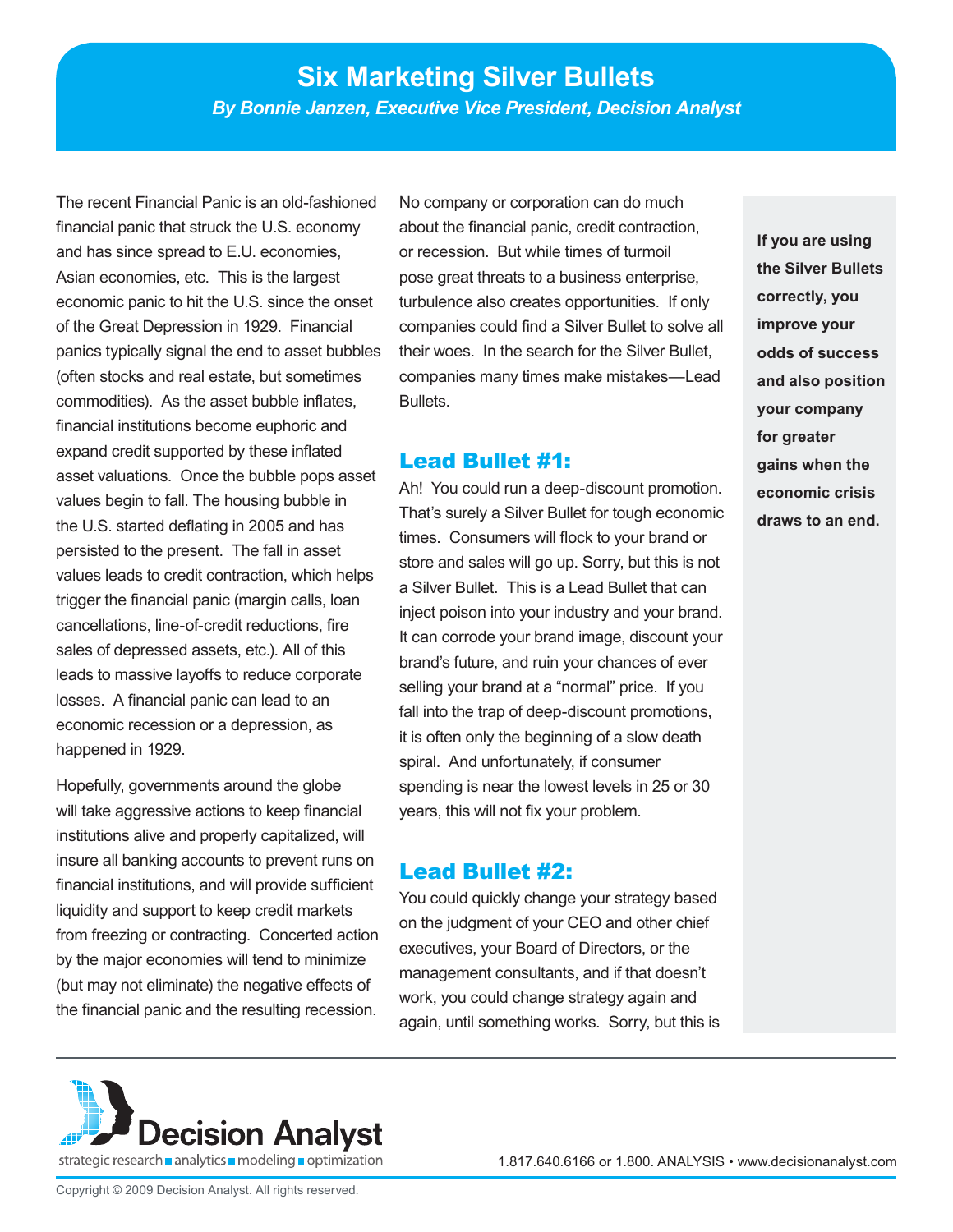not a Silver Bullet either. In the midst of a financial panic, you will never stick with any strategy long enough to find out if it really works. So, you will flitter from strategy to strategy until your brand's users or your store's shoppers are completely befuddled, and your brand is plummeting into another death spiral. But, don't give up. Try something else.

### Lead Bullet #3:

Another Silver Bullet pretender is reducing product quality. Just cut the cost of ingredients or components that make up the product, reduce the cost, and the consumer will never know. Quality reduction is not a Silver Bullet. It will reduce the rate of repurchase, reduce your pricing power, and break faith with your best customers. Ultimately, it will undermine your brand's image and reduce sales.

### Lead Bullet #4:

Reorganize, reorganize, and reorganize, until sales start to improve. This may be the worst Lead Bullet of all. Constant changing of organizational structures, reporting alignments, and people reduces the productivity of almost any company or department. It can easily take two to three years to realize positive results from a change in organization, if the change itself is a positive one. You can tweak your organization, you can make minor changes, but wholesale, ongoing organizational changes can be a recipe for failure.

# So what are the real Silver Bullets?

# Silver Bullet #1:

The first Silver Bullet is sound strategy. In the rapidly changing environment of a recession, the single most important thing is to be implementing the right strategy. The right strategy will not guarantee success or even survival, but it will give you the best chance to succeed. This is where good marketing research comes into play. You must use research to fully understand the

changing economic environment, fully understand how the recession is affecting your industry and your brand, and, most importantly, fully understand your consumers. Then you can use research to identify and test alternative marketing strategies. And you can be confident in your strategy and can stick with it through the ups and downs of the economic turbulence.

# Silver Bullet #2:

The second Silver Bullet is having the right products. This means you have research that identifies the optimal mix of products—the right flavors, varieties, and options. It also means that each product needs to be its best. If you don't have the budget to test every product, you need to find the budget to test the top-selling products or those with the highest margins. By the way, if your team suggests this is the time to cost-reduce the formulation, proceed with caution. Again, you need to test the products to ensure quality and consumer acceptance. Optimization of the products that are your "bread and butter" is critical. It is also important that you have the right products coming out of your new product development pipeline. It is important to use the right type of innovation and new product development techniques to ensure you have the right products 12 to 24 months from now, as the economic rebound occurs. You HAVE to know your products are their best!

### Silver Bullet #3:

The third Silver Bullet is good advertising. It is easy to say we test our advertising when we have time or when we have the budget. But again, right now especially, you cannot afford to have even one or two missteps. You should be pretesting to make sure you are developing the ads from the campaign that give you the best chance for success. You also need to test the finished ads to make sure that the executions (which can vary widely and make or break the advertising) are optimal. This approach also means making sure your brand teams and ad agencies are leaving enough time to both test the advertising and